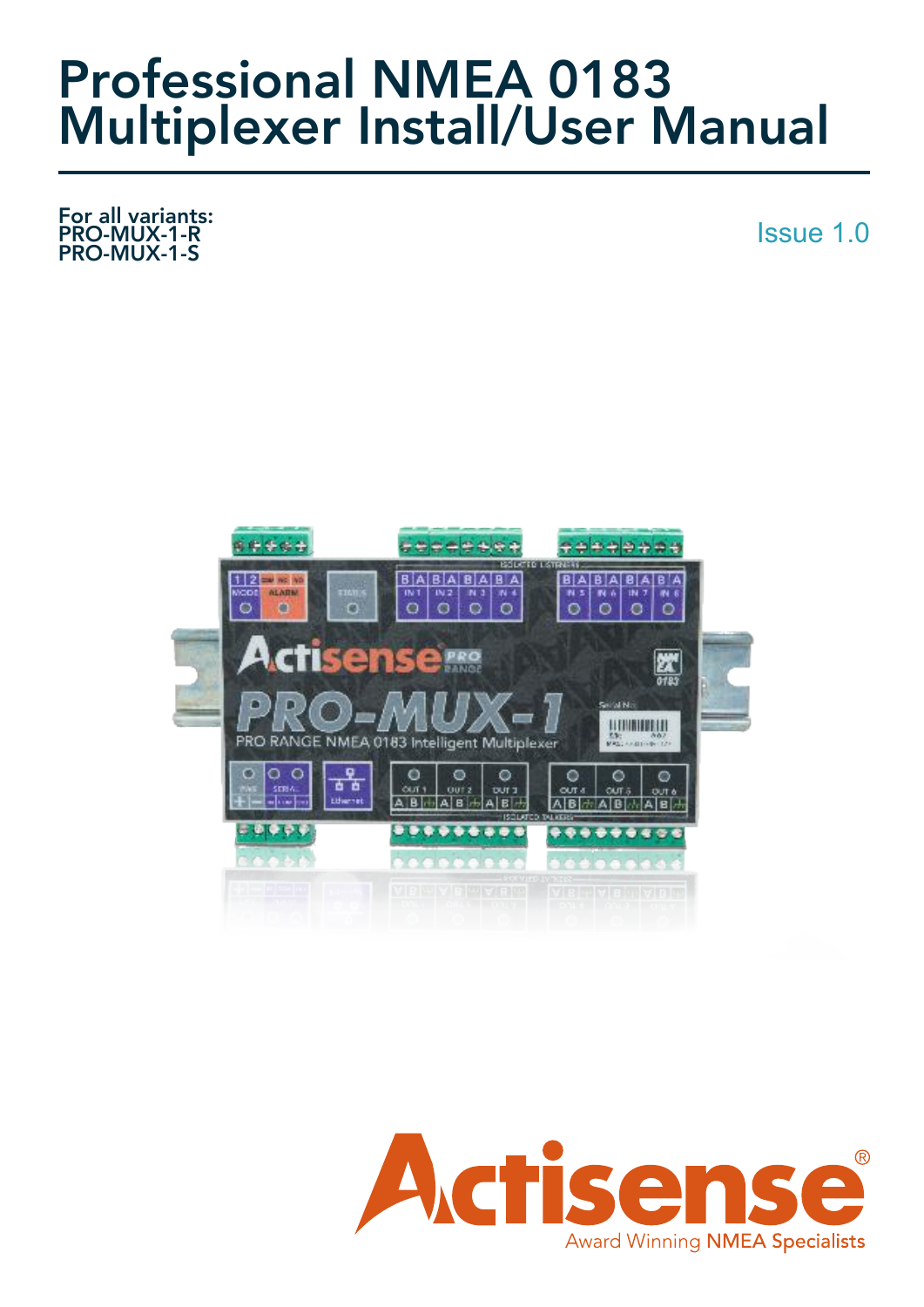### <span id="page-1-0"></span>Important Notices

The device to which this manual relates complies with the Electromagnetic Compatibility requirements according to EN60945. The unit should always be used in conjunction with appropriately approved, shielded cable and connectors as per NMEA 0400 to ensure compliance. A declaration of conformity is available for download at www.actisense.com.

If the device to which this manual relates is to be installed within five metres of a compass, please refer to the 'Compass Safe Distance' section in the 'Technical Specifications' table.

#### **Trademarks and Registered Trademarks**

Actisense® and the Actisense logo are registered trademarks of Active Research Limited (Ltd). All other trademarks are the property of their respective owners.

The NMEA® name and NMEA logo are copyright held by the NMEA. All uses in this manual are by permission and no claim on the right to the NMEA name or logo are made in this manual.

#### **Fair Use Statement**

The contents of this manual may not be transferred or copied without the express written permission of Active Research Ltd. Copyright © 2018 Active Research Ltd. All rights reserved.

#### **Technical Accuracy**

To the best of our knowledge the information contained in this document was correct at the time it was produced. Active Research Ltd cannot accept liability for any inaccuracies or omissions.

The products described in this manual and the specifications thereof may be changed without prior notice. Active Research Ltd cannot accept any liability for differences between the product and this document. To check for updated information and specifications please check [www.actisense.com](http://www.actisense.com).

Active Research Ltd will not be liable for infringement of copyright, industrial property rights, or other rights of a third party caused by the use of information or drawings described in this manual.

#### **Product Registration**

Please register your product via the online form at [actisense.com/product-registration/](http://actisense.com/product-registration/).

Your product package includes a unit serial number. The serial number is six digits long and can be found below the barcode on the label. Your registration will assist Actisense Support to link your product to your details, simplifying any future assistance you may require.

#### **Product Guarantee**

All Actisense products are provided with a 3 year guarantee as standard. To activate the 5-year guarantee offered with this product please complete product registration either online (See 'Product Registration' section above) or by completing and returning the warranty card supplied in the box with the product.

If you suspect that the unit is faulty please refer to the Troubleshooting Section of the User Manual before contacting support.

It is a requirement of the guarantee that all installations of electronic equipment follow the NMEA 0400 specification. Any connection to a battery or power supply must meet the mandatory essential safety requirements that may be imposed by local regulatory agencies.

Actisense products are intended for use in a marine environment, primarily for below deck use. If a product is to be used in a more severe environment, such use may be considered misuse under the Active Research Ltd guarantee.

#### **Product Disposal**

Please dispose of this product in accordance with the WEEE Directive. The product should be taken to a registered establishment for the disposal of electronic equipment.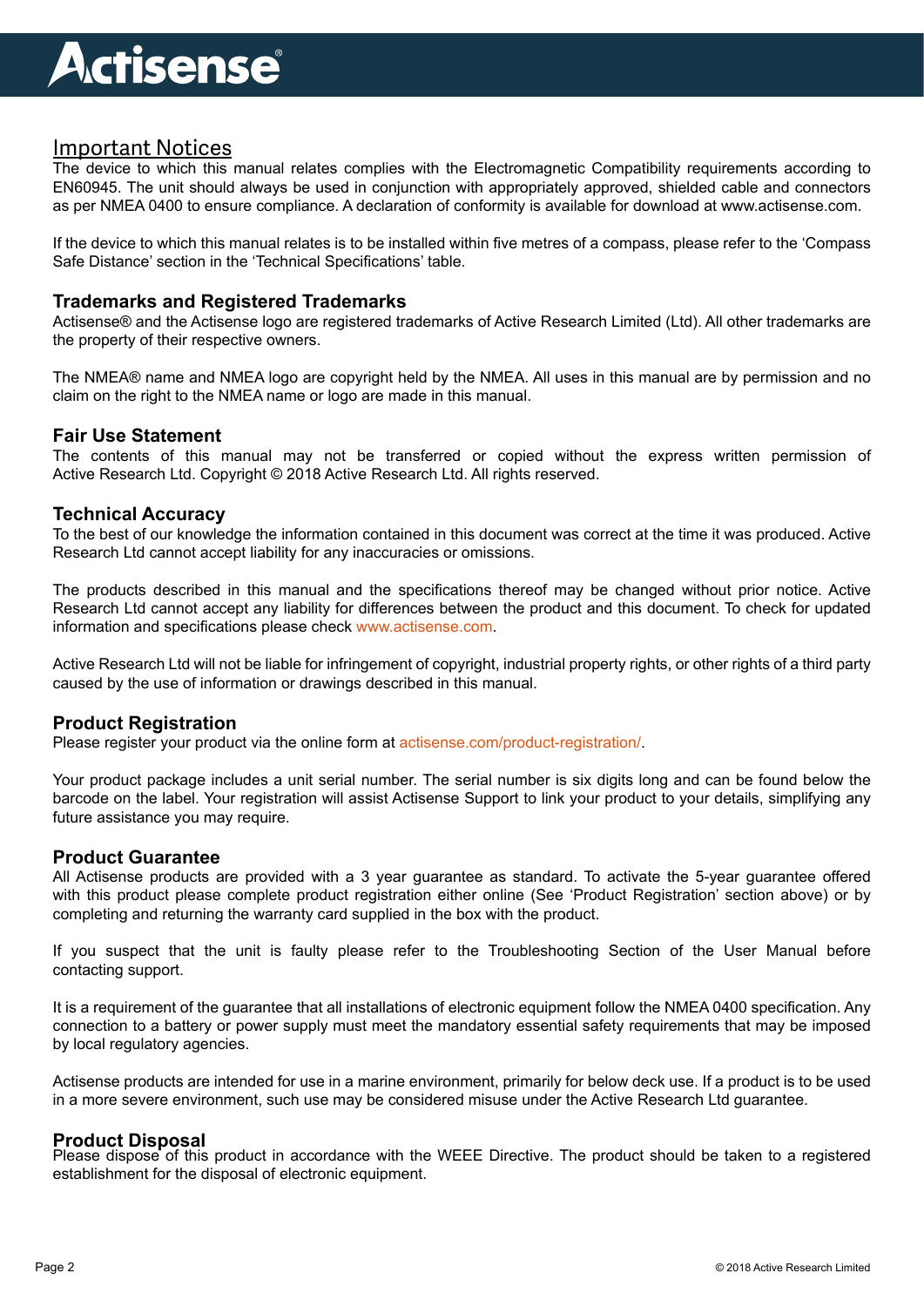# Contents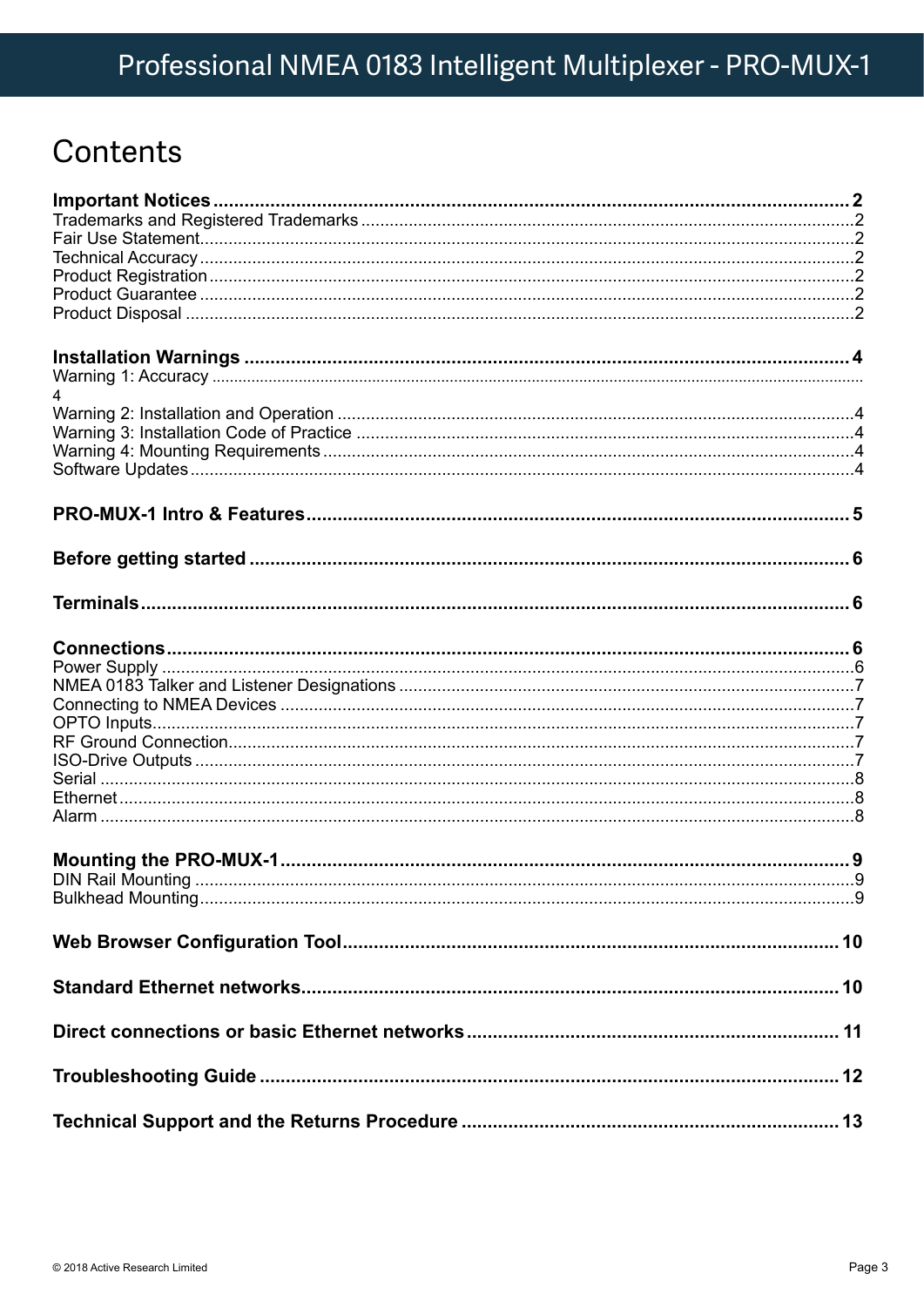## <span id="page-3-0"></span>Installation Warnings

All warnings and notices must be followed to ensure the correct operation of the PRO-MUX-1. Incorrect installation may invalidate the guarantee.

It is highly recommended that all of the installation instructions are read before commencing the installation. There are important warnings and notes throughout the manual that should be considered before the installation is attempted.

#### **Warning 1: Accuracy**

The Actisense PRO-MUX-1 is designed to accurately transfer data from input to output. When the PRO-MUX-1 is in a Basic Mode no data integrity checking is performed, therefore any incomplete, inaccurate or corrupt data received on a PRO-MUX-1 input will be duplicated to the PRO-MUX-1 outputs. In contrast, PRO-MUX-1 Smart Modes do use the sentence checksum (if available) to remove incomplete and corrupted data, however, the accuracy of the data fields in a valid sentence still remains the responsibility of the NMEA Talker that generated the data.

#### **Warning 2: Installation and Operation**

This product must be installed and operated in accordance with the instructions provided. Failure to do so could result in personal injury, damage to your boat and/or poor product performance.

#### **Warning 3: Installation Code of Practice**

When wiring the power supply to the PRO-MUX-1 ensure the isolation switch is off. Wiring the PRO-MUX-1 while the connection is live may damage the PRO-MUX-1 and is in breach of the guarantee. Any connection to a battery or power supply must meet the mandatory essential safety requirements that may be imposed by local regulatory agencies.

All wiring should be in accordance with the requirements of the NMEA 0400 installation specification.

#### **Warning 4: Mounting Requirements**

Select a flat location to mount the PRO-MUX-1. Mounting on a contoured surface may cause damage to the case. Do not mount the PRO-MUX-1 while the device is powered, or the cable harness is connected. Note that the connectors are pluggable for easy disconnection when mounting or removing the PRO-MUX-1.

#### **Software Updates**

The PRO-MUX-1 units have built-in firmware which is held in flash memory, allowing quick and easy upgrades using the latest Actisense Toolkit. It is highly recommended that the firmware is kept up to date in the PRO-MUX-1.

The firmware version installed in the PRO-MUX-1 can be viewed on the web based Configuration Tool 'Home' page, in the 'Main Application' section. Details of the latest PRO-MUX-1 firmware version released can be viewed on the Actisense website.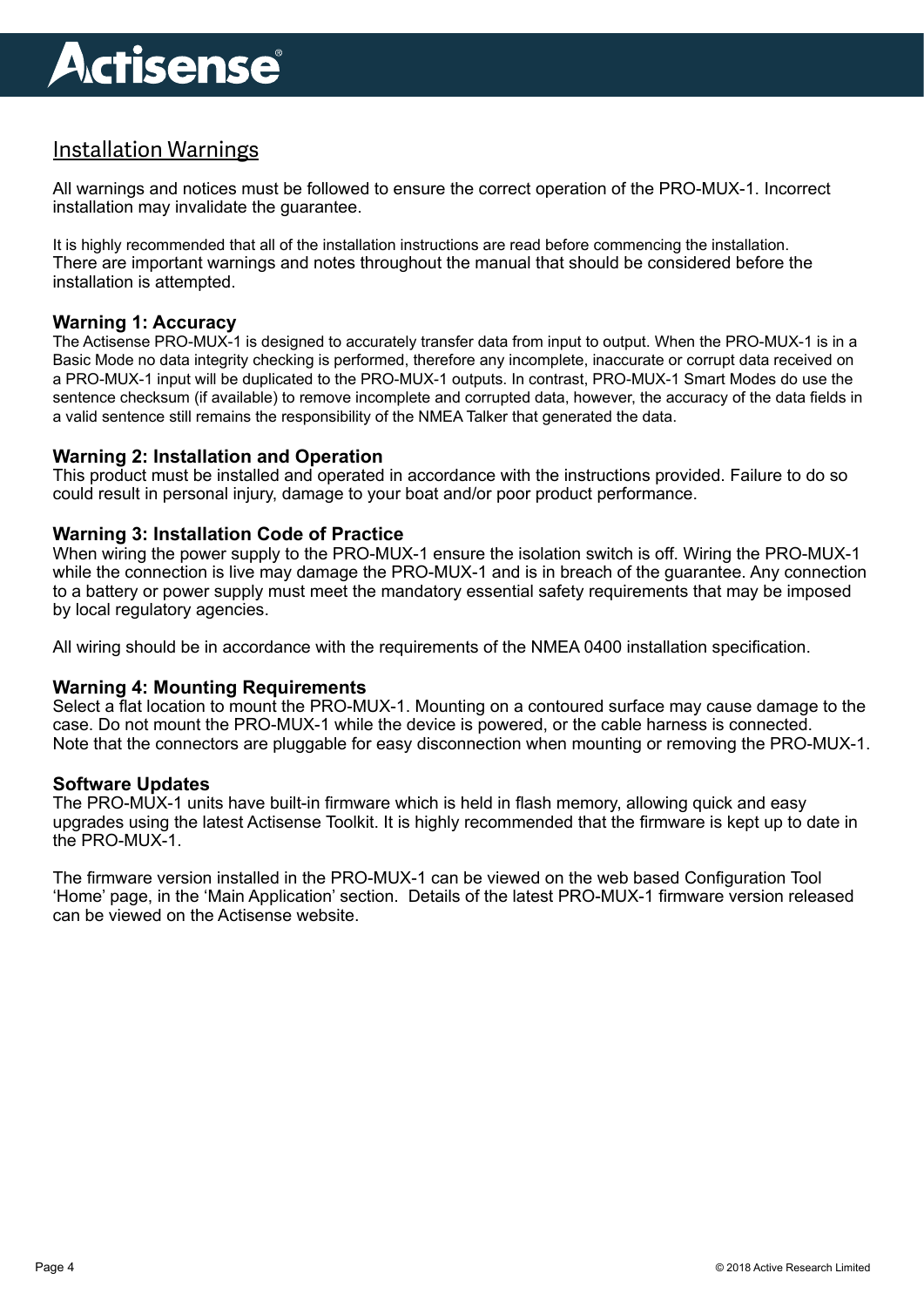### <span id="page-4-0"></span>PRO-MUX-1 Intro & Features

The Actisense® Professional NMEA 0183 Multiplexer (PRO-MUX-1) is a robust and highly flexible platform that cures many interconnectivity headaches.

The PRO-MUX-1 is reliable, robust and provides industry leading isolation on all inputs and outputs as standard, so that connected devices safely avoid hazardous ground loops, the number 1 cause of product failure in NMEA 0183 networks.

The eight NMEA 0183 inputs can be routed to any of the six NMEA 0183 outputs, providing a highly customisable network. A bi-directional serial port and an Ethernet port allow for simple configuration and diagnostics using Actisense software.

The configuration tool is accessible via any popular web browser (using the Ethernet port) so there are no PC operating system compatibility issues to contend with. Using the web based configuration tool will allow the user to finely tune the exact data available on each output. The default setup is for all data to go to all outputs.

2-part pluggable connectors on the PRO-MUX-1 (screw or screwless terminals available) mean that new devices can easily be installed without the need to remove the PRO-MUX-1 from its mounted location. A professional DIN rail mounting mechanism keeps the PRO-MUX-1 secure in high vibration environments. Helpful LEDs indicate power, data in, data out and the alarm status to aid diagnostics.

- Ethernet port for configuration, diagnostics and sharing NMEA 0183 data
- 8 OPTO-Isolated NMEA 0183 inputs
- 6 ISO-Drive NMEA 0183 outputs
- Advanced Data Filtering/Routing
- Configurable Input and output baud rates
- Serial port for configuration, diagnostics or as an additional NMEA 0183 input/output.
- Free firmware updates make the device future-proof
- Alarm output relay (N/O and N/C contacts available)
- Mode inputs to provide manual selection of operational mode
- Diagnostic LEDs on all inputs and outputs
- Alarm status LED
- Mode LED
- Bi-colour status LED
- DIN rail or Panel mountable
- Pluggable connectors for quick and easy installation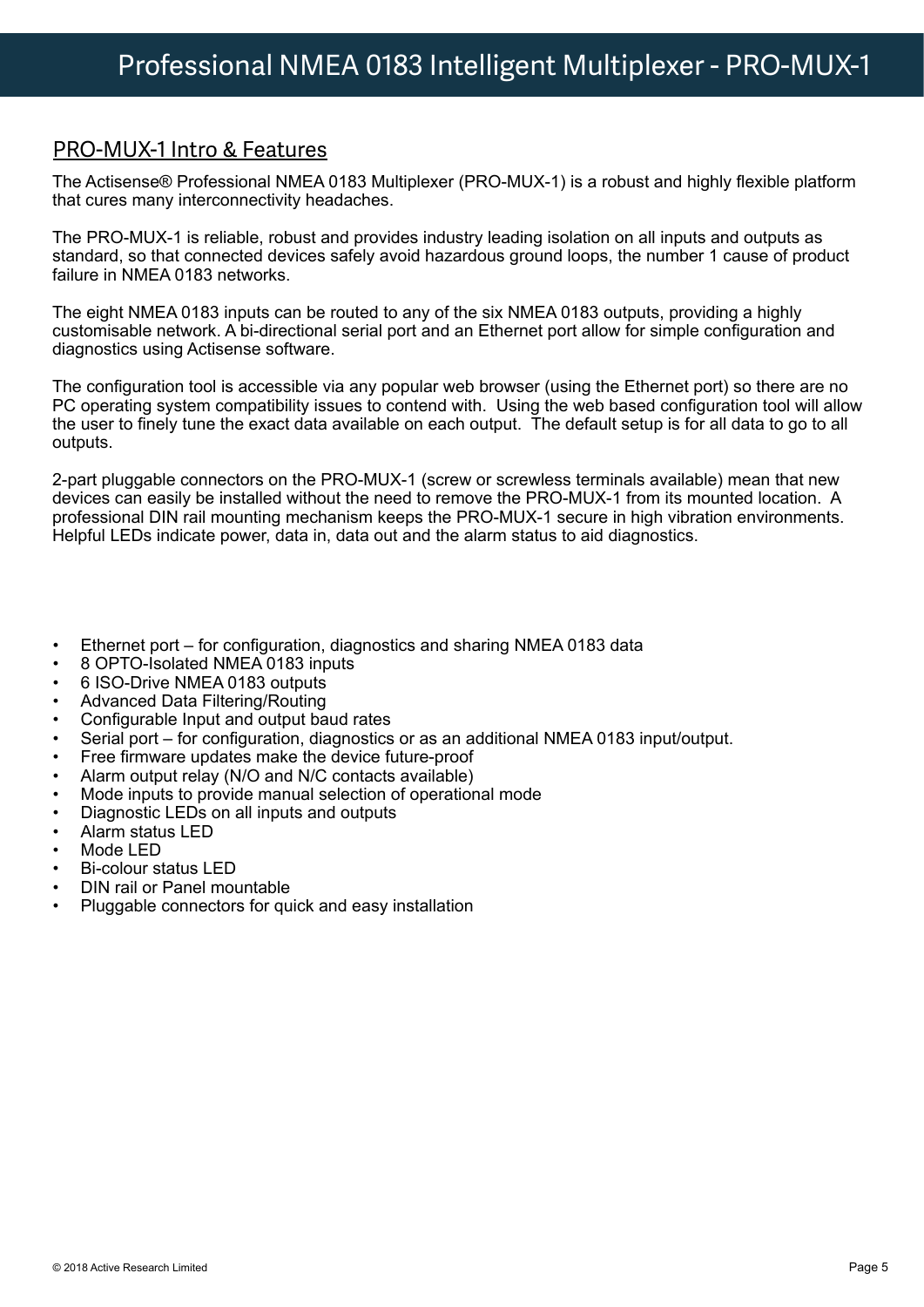# <span id="page-5-0"></span>Before getting started

The wire colours used in this manual are in accordance with the NMEA 0183 specification (v.4.10, June 2014) and are for illustration purposes only. Please ensure you check the wiring colours in the installation instructions for the devices you wish to interface to the PRO-MUX-1.

# **Terminals**

The PRO-MUX-1 comes with two main choices for its 2-way and 3-way connectors: 'screw' (-R) or 'screwless ' (-S).

PRO-MUX-1 connectors are pluggable, meaning they can be easily removed for quick and simple wire installation without the need to unmount the PRO-MUX-1 from its installed location.

# **Screw Connector**<br>2-way:





#### **Screwless Connector**

Open the clamp inside the screwless connector by pressing down on the orange button with a small (2mm) flat headed screwdriver. This will allow the wire to be inserted. For best connections do not twist the wire strands.



Release the orange button to lower the clamp on to the wire strands for a secure termination.



# Connections

### **Power Supply**

The PRO-MUX-1 requires a power source providing between 10 and 35 Volts DC.

The PRO-MUX-1 '+' terminal should be connected to the vessel power supply '+' terminal via the correctly rated fuse (in accordance with NMEA 0400).

The PRO-MUX-1 '-' terminal should be connected to the vessels DC ground plate.

The input supply connection has continuous reverse polarity and ESD protection.

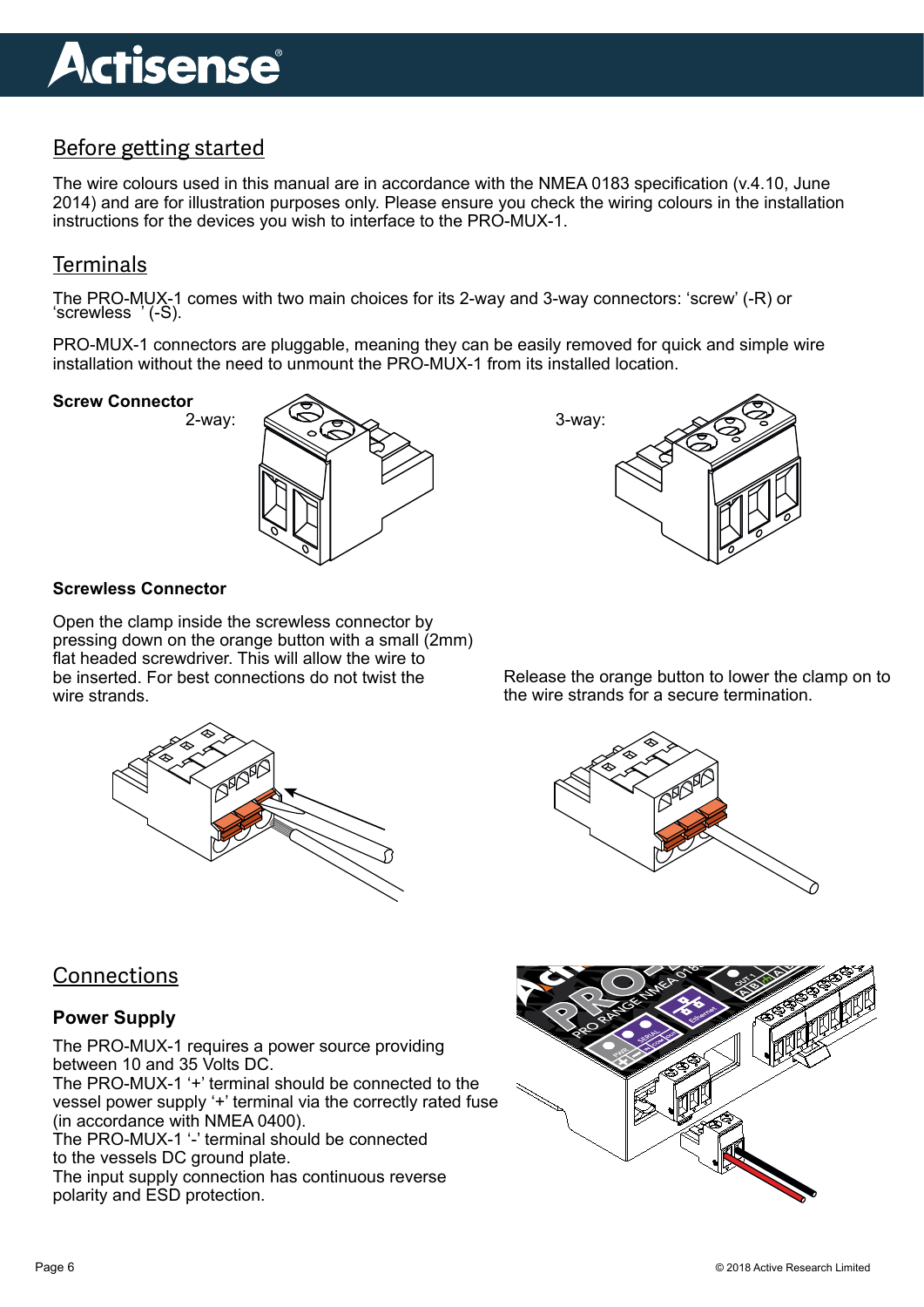#### <span id="page-6-0"></span>**NMEA 0183 Talker and Listener Designations**

The NMEA have updated the NMEA 0183 specification to ensure a consistent naming convention is used for labelling ports. The designation follows the same rules as used for Rx and Tx labelling but uses Talker and Listener instead. The input / receiving (Rx) port will be labelled as a 'Listener' port. The output / transmitting (Tx) port will be labelled as a 'Talker' port. When a port is labelled 'Listener' it is an input and when it is labelled 'Talker' it is an output.

#### **Connecting to NMEA Devices**

The 'A/+' and 'B/-' of the NMEA 0183 device should be matched to the 'A' and 'B' on the PRO-MUX-1. If the NMEA 0183 device has a ground (GND) wire (and no 'B/-' wire), simply connect this to 'B' on the PRO-MUX-1.

#### **OPTO Inputs**

Connect the NMEA 0183 Talker to the PRO-MUX-1 Listener terminals as shown in the diagram.



#### **ISO-Drive Outputs**

Connect the NMEA 0183 Listener to the PRO-MUX-1 Talker terminals as shown in the diagram. Connect the shield/drain wire of each Listener to the  $H$  terminal.



#### **RF Ground Connection**

The shield from each Listener should be connected to the  $\boldsymbol{\tau}$  terminal on the PRO-MUX-1 'Isolated Talkers' ports.

All  $H$  terminals are connected internally and form a common bonding point at the RF ground stud.

The RF ground stud should be connected to the vessels RF ground plate using a minimum conductor size of 8 AWG (10mm2) in accordance with NMEA 0400, (in version 3.1, this is in section 3.2).



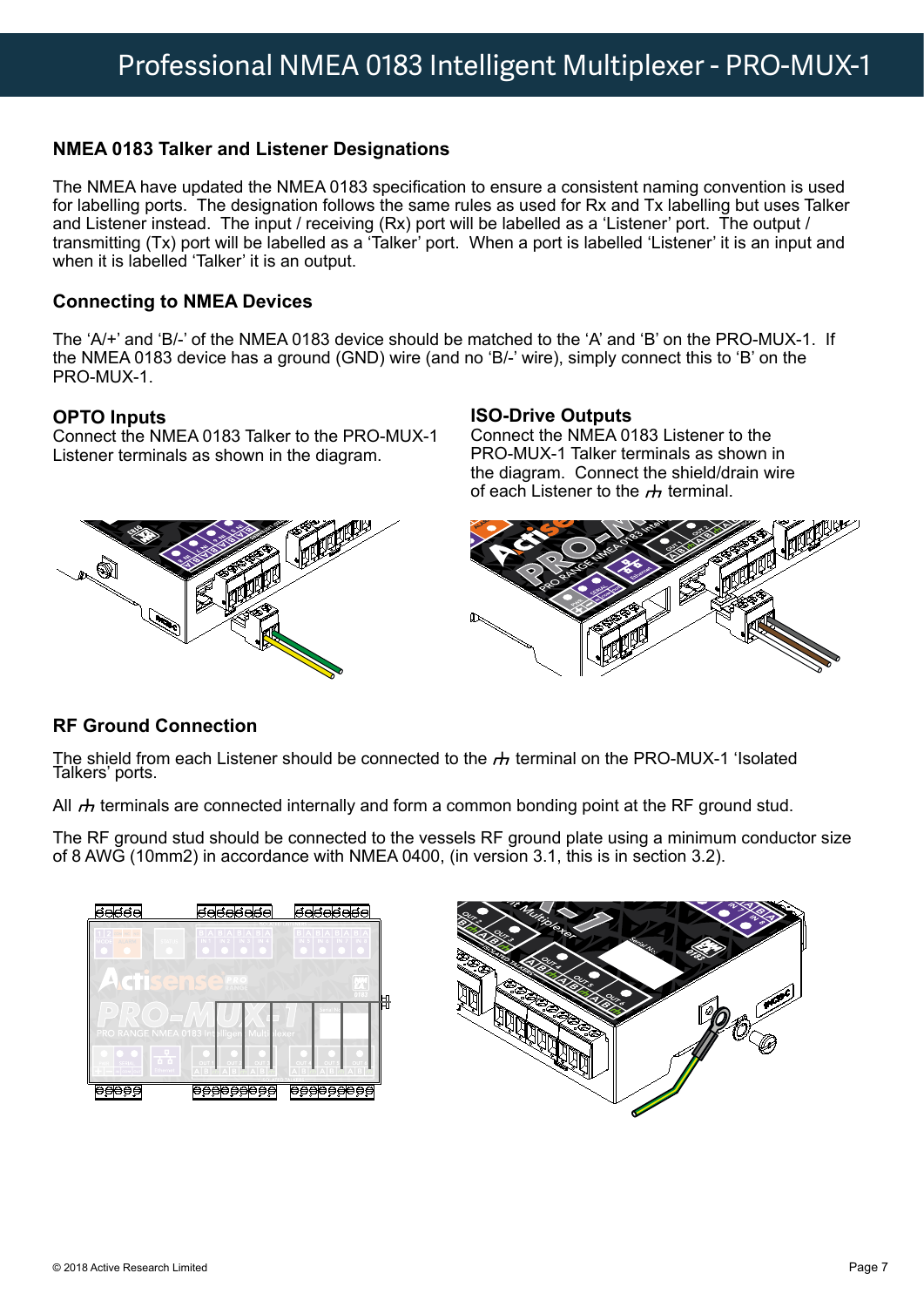### <span id="page-7-0"></span>**Serial**

The connections for a standard RS232 cable are:

| <b>NDC-5 Label</b>     | <b>Serial</b> | Serial     | Serial     |
|------------------------|---------------|------------|------------|
|                        | ΙN            | <b>COM</b> | <b>OUT</b> |
| <b>Connects to DB9</b> | Pin $3/$      | Pin $5/$   | Pin $2/$   |
| <b>Serial Port</b>     | TXD           | GND        | <b>RXD</b> |



#### **Ethernet**

Either a standard Ethernet patch or crossover cable with an RJ45 plug can be used for a direct connection to a PC/laptop, or the PRO-MUX-1 can be connected to an Ethernet network switch.

Insert the RJ45 plug in to the PRO-MUX-1 'Ethernet' terminal until a click is heard. To remove the RJ45 plug, push down on the locking clip and pull the cable away from the 'Ethernet' terminal.



### **Alarm**

Connect to an Alarm input, indicator or monitoring equipment as required.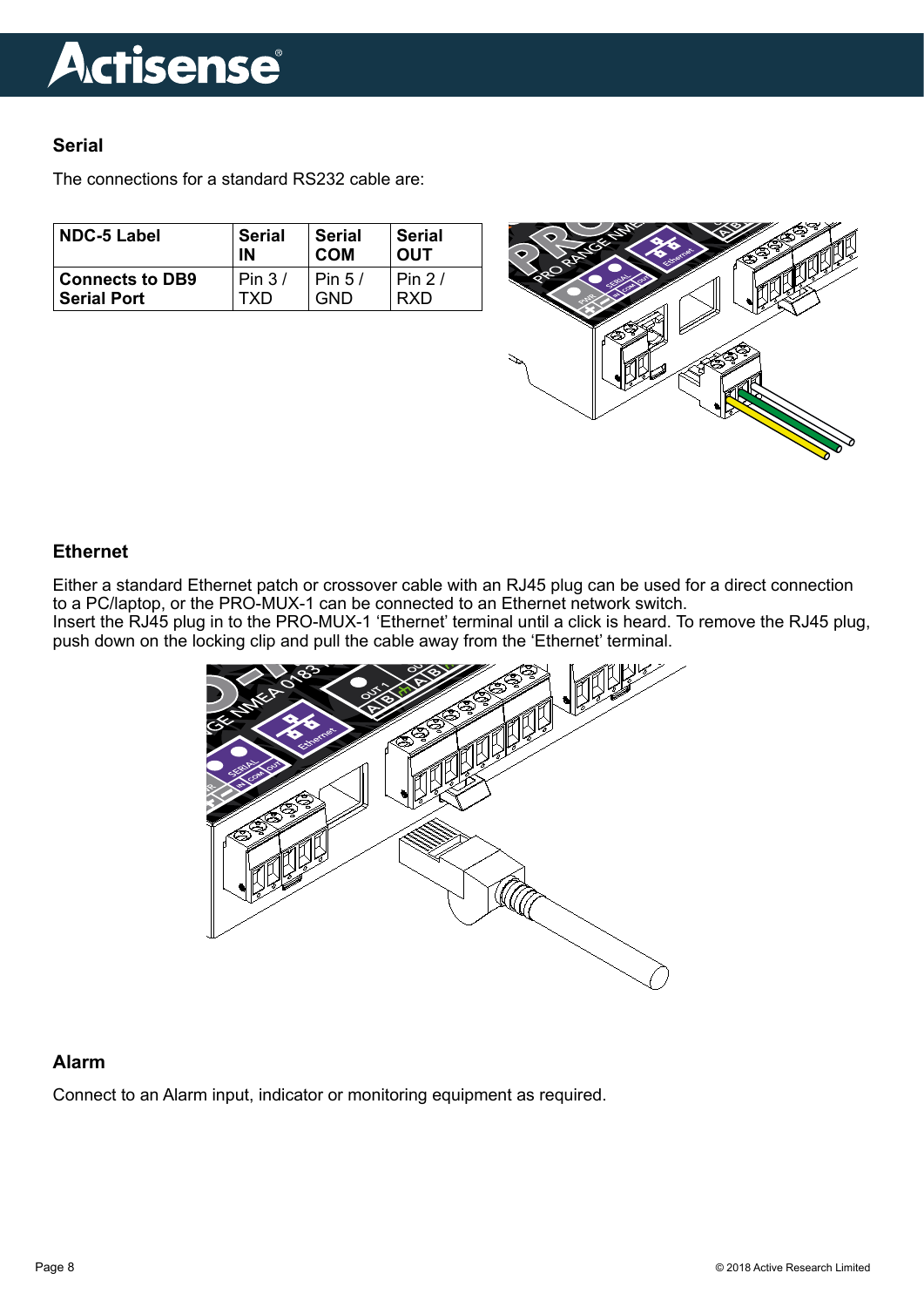# <span id="page-8-0"></span>Mounting the PRO-MUX-1

### **DIN Rail Mounting**

Install the DIN rail in the desired location.

Fully retract the black securing latch in to the down position.

Attach the PRO-MUX-1 to the DIN rail as shown in the diagrams below.

Ensure the PRO-MUX-1 sits flush against the DIN rail, then push the securing latch back in to position to hold the PRO-MUX-1 in place.



## **Bulkhead Mounting**

Actisense recommends the PRO-MUX-1 is installed using the DIN rail supplied for the most secure installation. However, the PRO-MUX-1 can be secured to a bulkhead using the two screw catches on the reverse of the PRO-MUX-1 shown in the diagram below.

Two screws must be used 89.4mm apart and horizontally aligned.

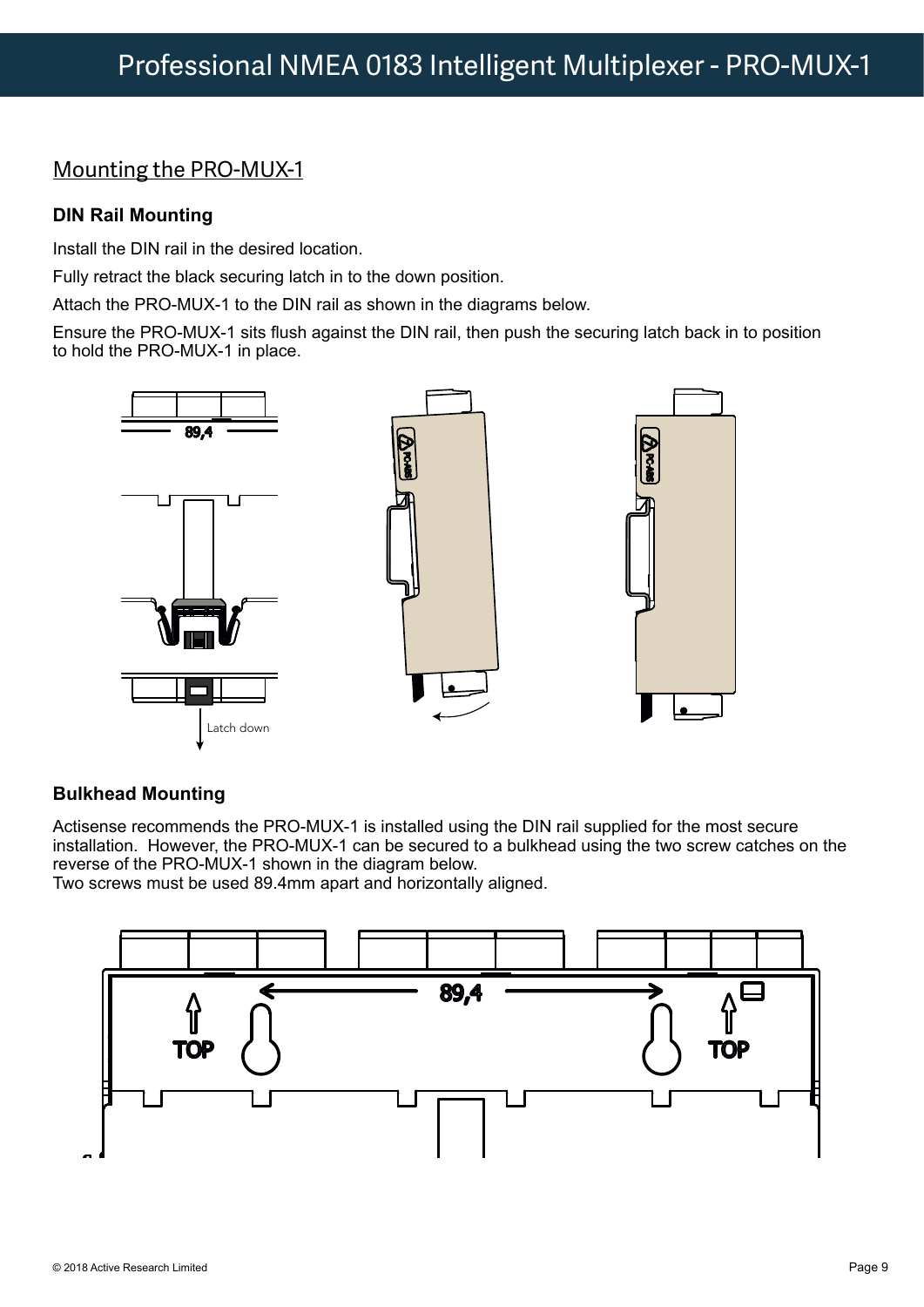# <span id="page-9-0"></span>Web Browser Configuration Tool

The Configuration Tool for the PRO-MUX-1 is built-in and can be accessed via the [Ethernet connection.](#page-7-0) As the Configuration Tool is web based it is compatible with all popular web browsers and Operating Systems.

An internet connection is not required to access the Configuration Tool.

The default page displayed is the PRO-MUX-1 Configuration Tool 'Home' page. We strongly suggest bookmarking the 'Home' page in your web browser to allow quick and easy future access.

To access any of the PRO-MUX-1 setup pages, the user is required to log-in. This prevents unauthorised user access from modifying the PRO-MUX-1 configuration. The factory default log-in is "admin" for username and "admin" for password.

All modifications to the PRO-MUX-1 settings, including any user defined 'User Modes' are automatically saved inside the PRO-MUX-1.

### Standard Ethernet networks

If the PRO-MUX-1 is connected to an Ethernet network containing both DHCP and DNS servers, launch any popular web browser and enter 'http://promux-xxxxxx' into the address bar (replacing 'xxxxxx' with the actual product's serial number). It is important to include the 'http://' section of this address. If it is missing, the browser will conduct a web search.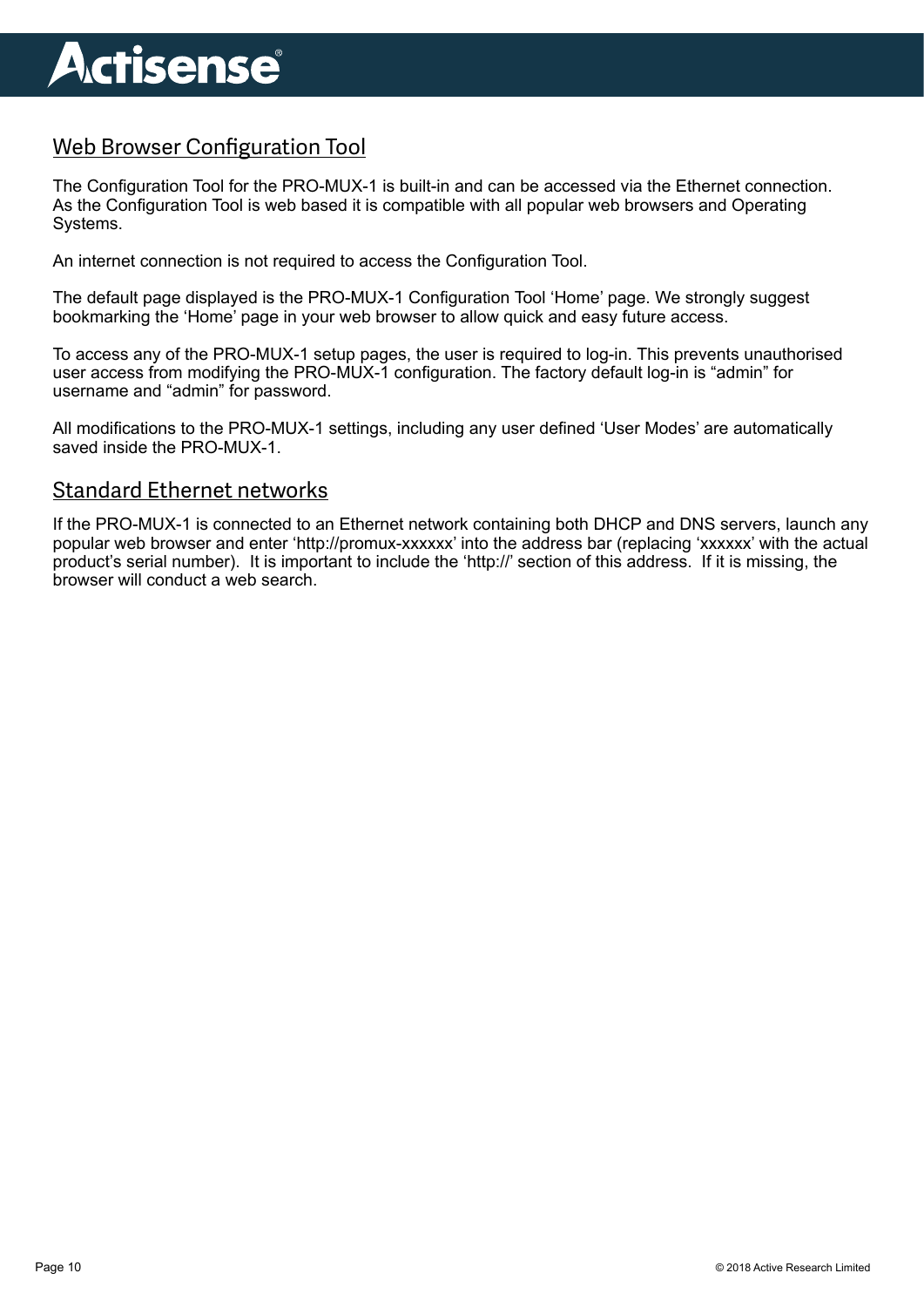# <span id="page-10-0"></span>Direct connections or basic Ethernet networks

If the PRO-MUX-1 is connected directly to a PC (or the Ethernet network does not have a DHCP server), the PRO-MUX-1 will communicate using auto-IP by default. The auto-IP process can take up to 60 seconds to complete. The PC's "Local Area Connection" must also be setup to use auto-IP in order to communicate on this network most PCs are set to do this by default. If needed, instructions for how to do this using Windows 7 are detailed below (other Windows Operating Systems will be similar). Administrator privileges are required to carry out these instructions in full:

1. Launch the 'Start' menu and type 'Network and Sharing Center' in the search bar. Select 'Network and Sharing Center'.

| Control Panel (1)          |  |
|----------------------------|--|
| Network and Sharing Center |  |
|                            |  |
| See more results           |  |

2. In the 'Network and Sharing Center' window, select 'Change adapter settings'.

| Control Panel Home                  | View your basic network information and set up connections |           |          |                       |
|-------------------------------------|------------------------------------------------------------|-----------|----------|-----------------------|
| Change adapter settings             |                                                            |           |          | See full map          |
| Change advanced sharing<br>settings | S4460-E23335-1<br>(This computer)                          | Network 2 | Internet |                       |
|                                     | View your active networks                                  |           |          | Connect or disconnect |

3. Right click on 'Local Area Connection' and select 'Properties'.



4. Select 'Internet Protocol Version 4 (TCP/ IPv4)' but DO NOT untick the box. Then Select 'Properties'.<br> **I** Local Area Connection Properties



5. Under the 'General' tab heading, ensure 'Obtain an IP address automatically' and 'Obtain DNS server address automatically' are selected.



6. Under the 'Alternate Configuration' tab heading, ensure 'Automatic private IP address' is selected.



- 7. Accept these changes by selecting 'OK'.
- 8. Close the 'Local Area Connection Properties' window.

Now that the PC and PRO-MUX-1 are using the same IP address range, launch any popular web browser and enter

'http://promux-xxxxxx' in to the address bar (replacing 'xxxxxx' with the product's serial number).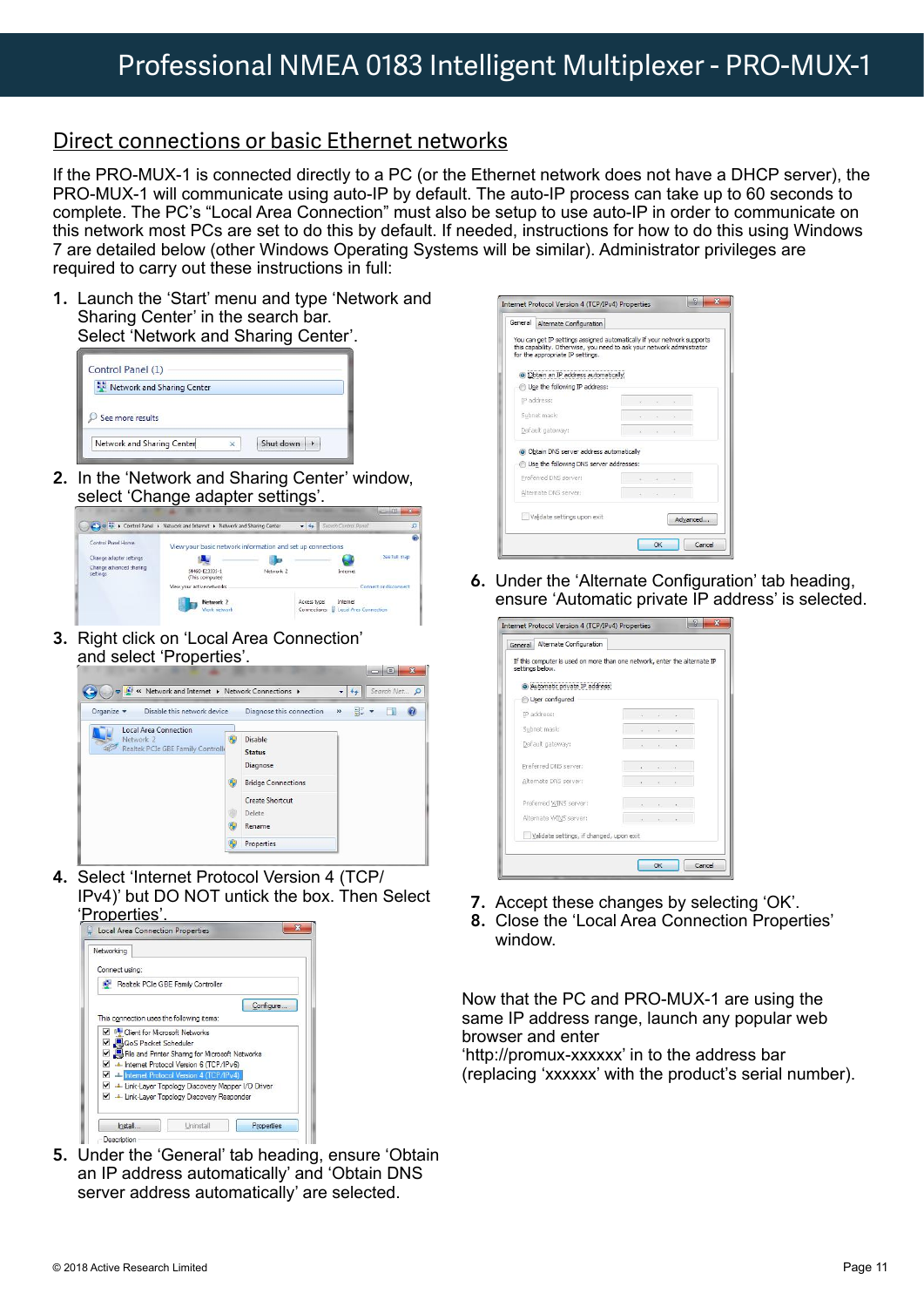# <span id="page-11-0"></span>Troubleshooting Guide

First level PRO-MUX-1 diagnostics / fault finding can be performed by observing the LED behavior.

The normal behavior of the PRO-MUX-1 LEDs is described on the next page. If the LEDs are not behaving as expected, this will indicate a fault in either the device connected to the PRO-MUX-1, the wiring/ connections, or the PRO-MUX-1 itself.

Some common check to perform on all terminals of the PRO-BUF-1 if the correct LED behaviour is not displayed:

- Connectors are fully inserted
- All pins of the connector are in the correct location (not half in the neighboring connection)
- Wires are terminated firmly and correctly (check polarity)

| <b>LED</b>                      | Colour                                      | <b>State</b>                                  | <b>Description</b>                                                                                                                                              | User action                                                                                                          |                    |
|---------------------------------|---------------------------------------------|-----------------------------------------------|-----------------------------------------------------------------------------------------------------------------------------------------------------------------|----------------------------------------------------------------------------------------------------------------------|--------------------|
| <b>PWR</b>                      | <b>Blue</b>                                 | Pulsing                                       | Indicates presence of power                                                                                                                                     | None required                                                                                                        |                    |
| IN (INCLUDING                   | Green                                       | Flashing                                      | Data available on input indicated by LED.                                                                                                                       | No action required                                                                                                   |                    |
| 'SERIAL IN')                    |                                             | Off                                           | No data available on this input or autobaud<br>detection in progress (up to 20 seconds)                                                                         | Check if connected Talker is sending data. If<br>it is, review configuration.                                        |                    |
| OUT (INCLUDING<br>'SERIAL OUT') | Orange                                      | Flashing/ solid                               | Flashes at a rate determined by baud rate and<br>data length. If available bandwidth is nearly full,<br>LED may appear solid instead of flashing                | None required                                                                                                        |                    |
| <b>STATUS</b>                   | Red                                         | Flashing / solid                              | Buffer Full - Overload condition, sentences are<br>being dropped.                                                                                               | Use a web browser to review configuration<br>and correct overload condition.                                         |                    |
|                                 | Yellow                                      | Flashing / solid                              | Warning, buffer is filling. Duplicate deletion<br>is managing to maintain output capacity by<br>deleting older copies of sentences                              | Review configuration to understand the<br>required rates of sentences which is<br>acceptable to any connected device |                    |
|                                 | Green                                       | Flashing / solid                              | Normal operation. No data issues.                                                                                                                               | No action required                                                                                                   |                    |
|                                 |                                             | Off                                           | No data passing through outputs. Either no<br>input data, or if IN LED is active it means all<br>data is blocked.                                               | Check if the connected Talker is sending<br>data. If it is, review configuration.                                    |                    |
|                                 | Green                                       | Flashing                                      | Data activity on the Ethernet port                                                                                                                              | No action required                                                                                                   |                    |
| Ethernet                        |                                             | Yellow                                        | On                                                                                                                                                              | Indicates line speed at 100Mbps                                                                                      | No action required |
|                                 |                                             | Off                                           | Indicates line speed at 10Mbps                                                                                                                                  |                                                                                                                      |                    |
|                                 |                                             | Off                                           | No data available                                                                                                                                               | Check that the Ethernet network is<br>operational.                                                                   |                    |
| <b>ALARM</b>                    | Red                                         | On                                            | Indicates alarm conditions have been met.                                                                                                                       | Review status page in browser to understand<br>alarm source.                                                         |                    |
| <b>MODE</b>                     | Green                                       | Pulsing / Flashing                            | Pulsing - User defined mode selected,<br>Flashing - Pre-defined operating mode<br>selected according to mode pins. Number of<br>flashes = operating mode number | No action required                                                                                                   |                    |
| (Combined)                      | PWR and STATUS Power = blue Status<br>= red | Power = $on (solid)$<br>Status = $on$ (solid) | Critical HW Error Both Power & Status LEDs<br>are solid                                                                                                         | Return to manufacturer if this persists after a<br>power reset                                                       |                    |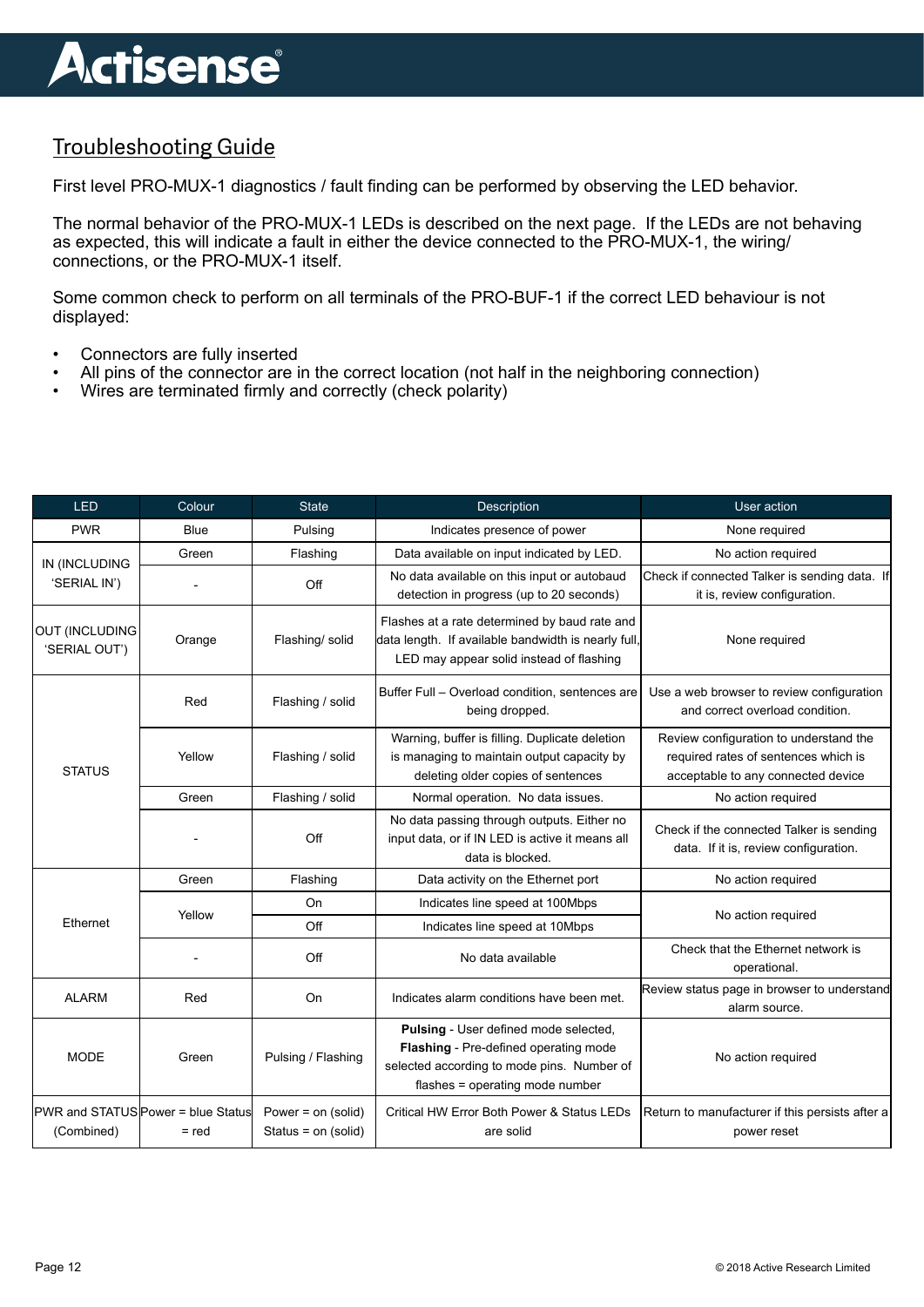## <span id="page-12-0"></span>Technical Support and the Returns Procedure

All installation instructions and any warnings contained in this manual must be followed before contacting Actisense technical support. If the troubleshooting guide did not help resolve the problem and an error persists, please contact Actisense Technical Support to help trace the issue before considering the return of the product.

If the Actisense support engineer concludes that the PRO-MUX-1 unit should be returned to Actisense, a 'Return Merchandise Authorisation' (RMA) number will be issued by the support engineer.

The RMA number must be clearly visible on both the external packaging and any documentation returned with the product. Any returns sent without an RMA Number will incur a delay in being processed and a possible charge. Any cables originally supplied with the product are to be included in the returned box.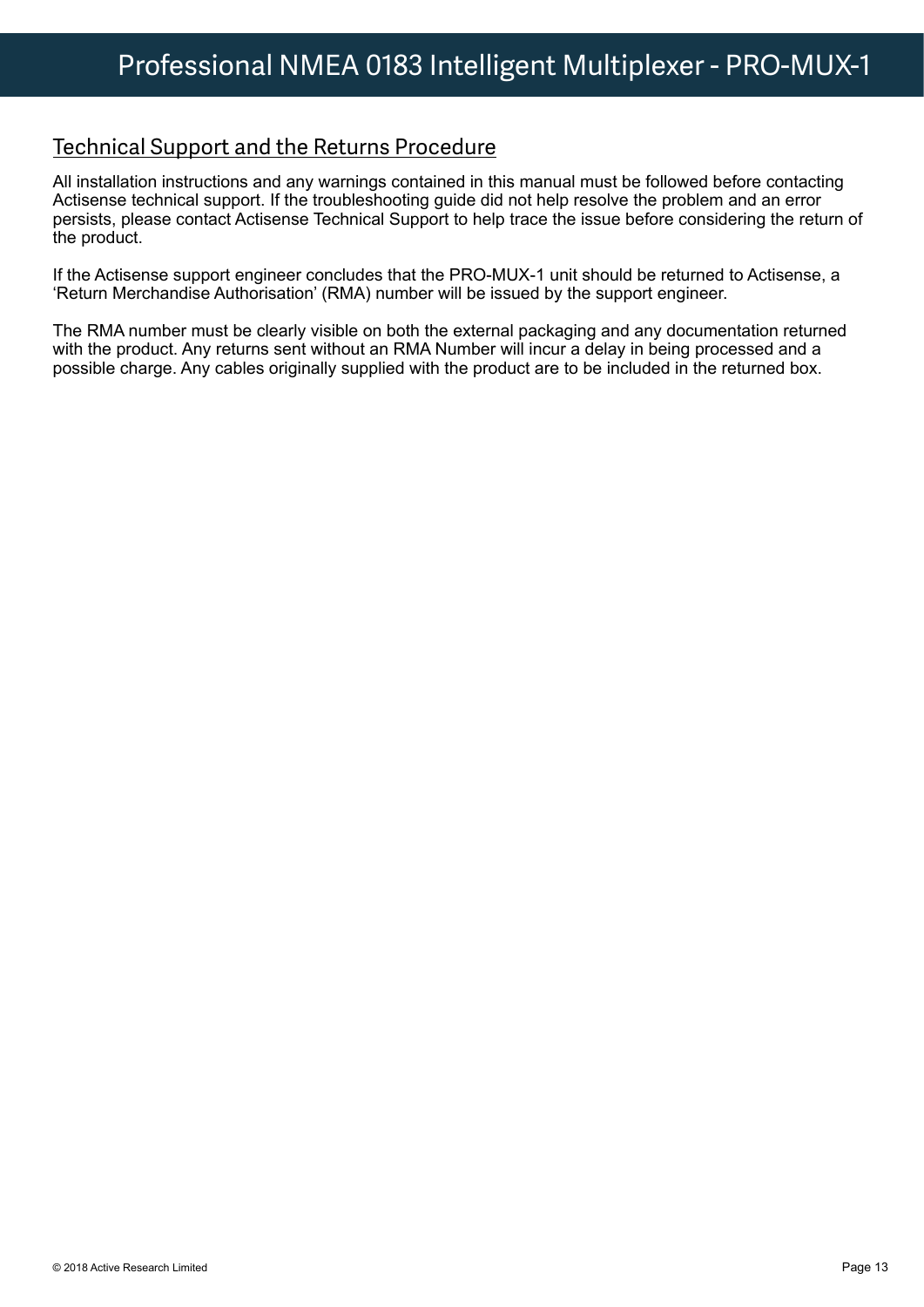| <b>Power Supply</b>                |                                                         |  |  |
|------------------------------------|---------------------------------------------------------|--|--|
| Input supply voltage               | 9 to 35 V DC                                            |  |  |
|                                    | 250mA max @ 12V DC (all outputs @ full drive            |  |  |
| Input supply current               | into 100 ohm loads)                                     |  |  |
| Input protection                   | Continuous reverse polarity, transient overvoltage      |  |  |
|                                    | and ESD protection                                      |  |  |
| Power indicator                    | LED, Blue - indicates unit is functioning correctly     |  |  |
| NMEA 0183 Port - Listener & Talker |                                                         |  |  |
| Number of Listener / input ports   | 8 isolated NMEA 0183 Listeners                          |  |  |
| Number of Talker / output ports    | 6 isolated NMEA 0183 Talkers                            |  |  |
|                                    | Fully NMEA 0183, RS422 & RS232 compatible.              |  |  |
| Compatibility                      | RS485 Listener compatible                               |  |  |
| Electrical isolation               | 2500 V input to ground, 1000 V output to ground         |  |  |
|                                    | using ISO-Drive™                                        |  |  |
|                                    | In1 to In4: up to 38400 bps                             |  |  |
| Speed / baud rate                  | ln5 to ln8: 4800 bps                                    |  |  |
|                                    | Out1: up to 115200 bps<br>Out2 to Out6: up to 38400 bps |  |  |
|                                    |                                                         |  |  |
| Talker output voltage drive        | >= 2.1V (differential) into 100 ohm                     |  |  |
| Talker output current drive        | 20 mA maximum per output                                |  |  |
| Talker output protection           | Short circuit and ESD                                   |  |  |
| Listener input voltage tolerance   | -15 V to +15 V continuous, -35 V to +35 V short         |  |  |
|                                    | term (< 1 second)                                       |  |  |
| Listener input protection          | Current limited, overdrive protection to 40 VDC         |  |  |
|                                    | and ESD protection                                      |  |  |
| Listener data indicator            | LED, Green (Flashes to indicate valid input)            |  |  |
| Talker data indicator              | LED, Orange (Flashes at data rate)                      |  |  |
| Status indicator                   | LED, Green / Yellow / Red to indicate status (see       |  |  |
|                                    | user manual)                                            |  |  |
| <b>Serial Port</b>                 |                                                         |  |  |
| Number of input ports              | 1 isolated input                                        |  |  |
| Number of output ports             | 1 isolated output                                       |  |  |
| Compatibility                      | RS422 & RS232 compatible. RS485 Listener                |  |  |
|                                    | compatible                                              |  |  |
| Electrical isolation               | 2500 V input to ground 1500 V output to ground          |  |  |
|                                    | using ISO-Drive™                                        |  |  |
| Speed / baud rate                  | 115200 bps                                              |  |  |
| Output voltage drive               | >= 2.1V (differential) into 100 ohm                     |  |  |
|                                    | 20 mA max.                                              |  |  |
| Output current drive               |                                                         |  |  |
| Output protection                  | Short circuit and ESD                                   |  |  |
|                                    | -15 V to +15 V continuous, -35 V to +35 V short         |  |  |
| Input voltage tolerance            | term $(< 1$ second)                                     |  |  |
| Input protection                   | Current limited, overdrive protection to 40 VDC         |  |  |
|                                    | and ESD protection                                      |  |  |
| <b>Ethernet Port</b>               |                                                         |  |  |
| Host interface                     | 10/100BaseT, automatic polarity detection               |  |  |
|                                    | TCP/IP for configuration and firmware updating          |  |  |
| Supported protocols                | TCP/IP and UDP for NMEA 0183 comms                      |  |  |
| Connector                          | <b>RJ45</b>                                             |  |  |
| Electrical isolation               | 2kV                                                     |  |  |

| Mode Inputs                         |                                                                             |
|-------------------------------------|-----------------------------------------------------------------------------|
| Input voltage range                 | 0 to 35V DC                                                                 |
| Protection                          | Transient overvoltage and ESD protection                                    |
| <b>Alarm Output</b>                 |                                                                             |
| Contacts                            | Normally open and normally closed                                           |
| Electrical isolation                | 1000V between power supply and contacts                                     |
| Alarm indicator                     | LED, red indicates a valid alarm condition                                  |
| Mechanical                          |                                                                             |
| Housing material                    | Polycarbonate / ABS blend                                                   |
| Flame retardancy                    | <b>UL94 - V0</b>                                                            |
| Dimensions                          | See diagram below (165mm (L) x 108mm (W) x<br>33mm (H))                     |
| Weight                              | 270g including all screw plugs & shield screw                               |
| Mounting                            | DIN rail mount (35mm top hat rail EN 50 022)                                |
| Compass safe distance               | 250mm                                                                       |
| Wiring terminals                    | Pluggable 2/3 way screw or screwless<br>connectors, 5mm pitch, 12 to 30 AWG |
| <b>Approvals and Certifications</b> |                                                                             |
| EMC                                 | IEC 60945 (sections 9, 10 & 11)                                             |
| CЕ                                  | 2014/30/EU                                                                  |
| Environmental protection            | IP43                                                                        |
| Operating temperature               | -15°C to +55°C                                                              |
| Storage temperature                 | 40°C to +85°C                                                               |
| Relative Humidity (RH)              | 0 - 80% RH                                                                  |
| Guarantee                           | 5 years                                                                     |

#### Product Dimensions.





Page 14 © 2018 Active Research Limited 108.00 (BAS-S Version) 123.00 (BAS-R Version)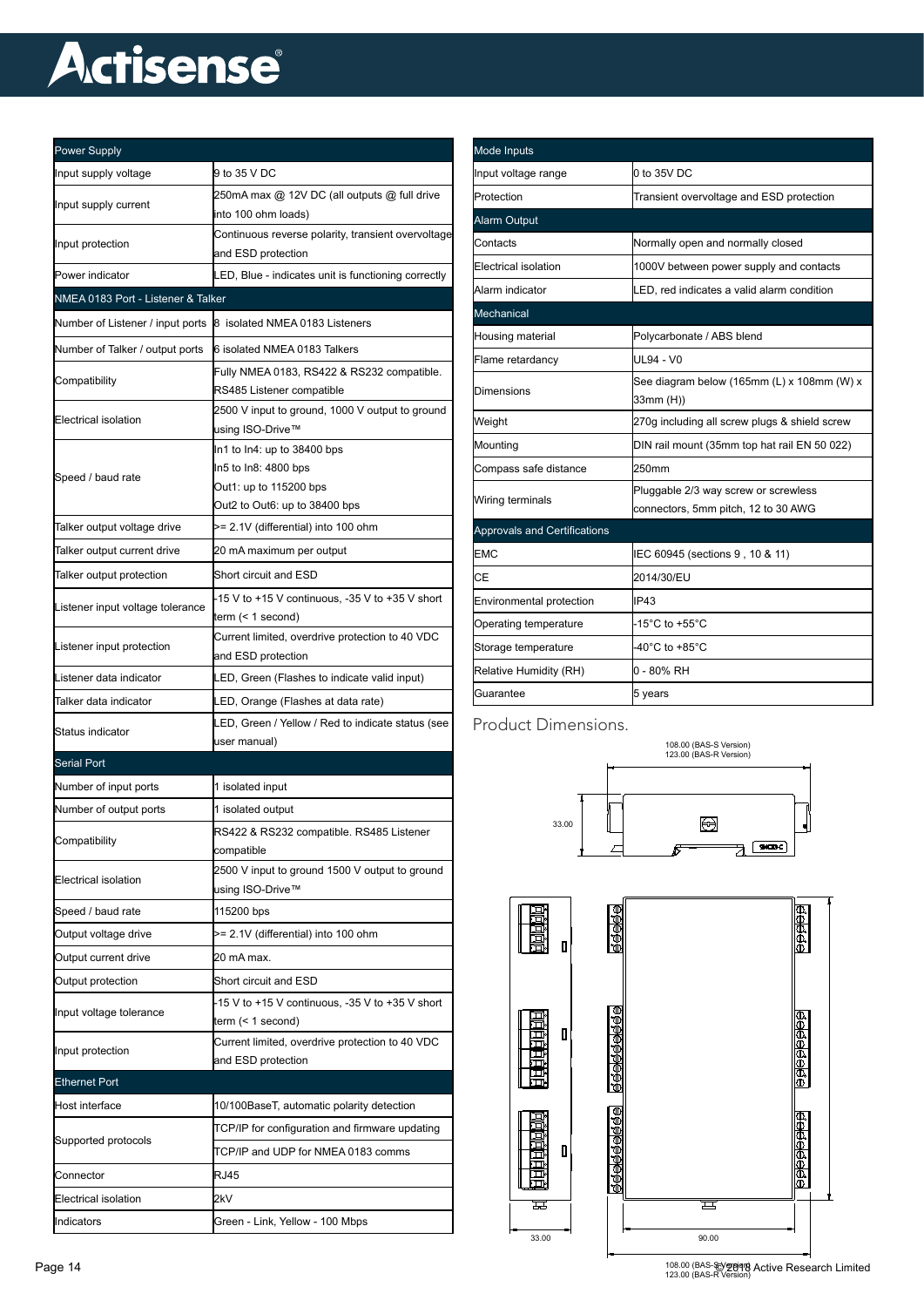# Professional NMEA 0183 Intelligent Multiplexer - PRO-MUX-1